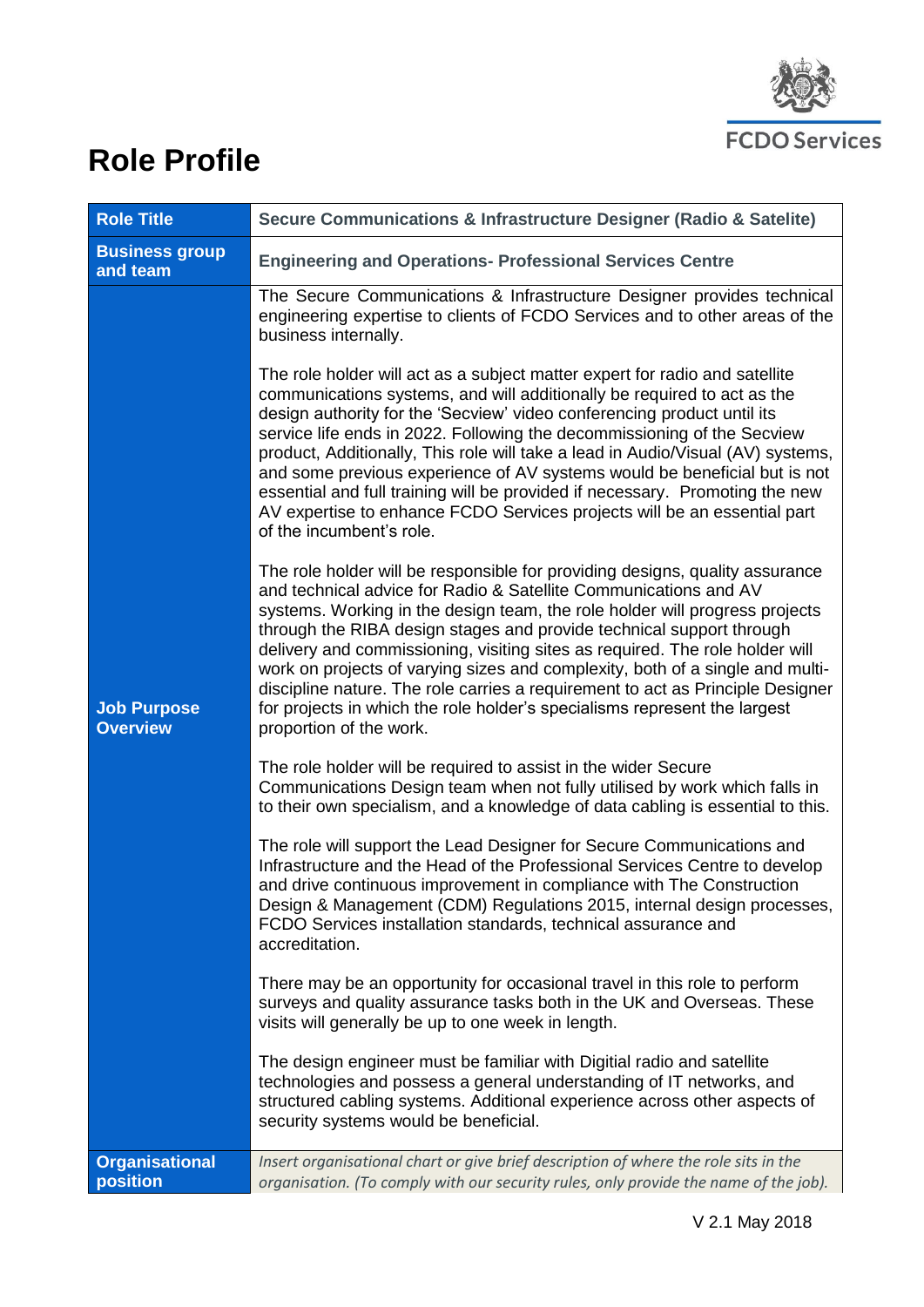|                                                                                                                                                         | <b>Lead Designer</b><br><b>Secure Communications</b><br>and Infrastructure<br><b>Secure Communications</b><br>and AV Bias)<br>Designer<br>and Infrastructure (Cabling<br>and Datacentre Bias)<br>Designer<br><b>Secure Communications</b><br>and Infrastructure (Cabling<br>and IOT Bias)<br>Secure Communications & Infrastructure Design | Designer<br>and Infrastructure (Radio<br><b>Secure Communications</b> | <b>Team Leader</b><br><b>Security Design Teams</b><br><b>Lead Designer</b><br>Perimeter and Protective<br><b>Systems</b><br><b>Designers</b><br><b>Perimeter and Protective</b><br>Systems<br>Perimeter and Protective Systems Design | <b>Security Project Engineers</b><br><b>Lead Designer</b><br>Construction<br>Designers<br>Construction<br><b>Construction Design</b>                                                                                                                                                                                                                                                                                                                                                                                                                                                                                                                                                                                                                                                                                                                                                         |
|---------------------------------------------------------------------------------------------------------------------------------------------------------|--------------------------------------------------------------------------------------------------------------------------------------------------------------------------------------------------------------------------------------------------------------------------------------------------------------------------------------------|-----------------------------------------------------------------------|---------------------------------------------------------------------------------------------------------------------------------------------------------------------------------------------------------------------------------------|----------------------------------------------------------------------------------------------------------------------------------------------------------------------------------------------------------------------------------------------------------------------------------------------------------------------------------------------------------------------------------------------------------------------------------------------------------------------------------------------------------------------------------------------------------------------------------------------------------------------------------------------------------------------------------------------------------------------------------------------------------------------------------------------------------------------------------------------------------------------------------------------|
| <b>Date Updated</b>                                                                                                                                     | 04/11/21                                                                                                                                                                                                                                                                                                                                   |                                                                       | <b>Updated By</b>                                                                                                                                                                                                                     | K Smith                                                                                                                                                                                                                                                                                                                                                                                                                                                                                                                                                                                                                                                                                                                                                                                                                                                                                      |
| <b>Current / Applied</b><br>Grade                                                                                                                       | TPB <sub>5</sub>                                                                                                                                                                                                                                                                                                                           | <b>Job</b><br>evaluation<br>date                                      |                                                                                                                                                                                                                                       | <b>Confirmed</b><br>grade                                                                                                                                                                                                                                                                                                                                                                                                                                                                                                                                                                                                                                                                                                                                                                                                                                                                    |
| <b>Level of Security</b><br><b>Clearance</b>                                                                                                            | <b>SC</b><br><b>DV</b>                                                                                                                                                                                                                                                                                                                     | <b>DV</b>                                                             |                                                                                                                                                                                                                                       |                                                                                                                                                                                                                                                                                                                                                                                                                                                                                                                                                                                                                                                                                                                                                                                                                                                                                              |
| <b>JOB RESPONSIBILITIES</b>                                                                                                                             |                                                                                                                                                                                                                                                                                                                                            |                                                                       |                                                                                                                                                                                                                                       |                                                                                                                                                                                                                                                                                                                                                                                                                                                                                                                                                                                                                                                                                                                                                                                                                                                                                              |
| Main responsibilities, focusing on the required outputs:<br>$\bullet$<br>$\bullet$<br>are followed.<br>$\bullet$<br>$\bullet$<br>$\bullet$<br>$\bullet$ | and complete bid evaluations<br>consideration for co-ordination on large projects.<br>statements and CDM documentation.<br>Complete both on site and desktop technical surveys in order to inform design                                                                                                                                   |                                                                       | to on site delivery including FCDO Services support documentation.<br>Project Managers as necessary to cover all aspects of design with relevant                                                                                      | Produce detailed system designs for FCDO Services' projects up to Stage 4 (detailed<br>design) as required. Provide technical advice and support from initial enquiry through<br>Produce contractor tender specifications, attend and present designs at bidders days<br>Undertake peer reviews and provide support to ensure that standards and processes<br>Review technical design details in a consultancy capacity for a number of clients<br>including FCDO, Partners across Government (PAG) and other foreign governments.<br>Close liaison with our in house Secure Technical Services Officers, Technical Works<br>Officers, Architects, Mechanical & Electrical and Structural engineers as well as<br>Work to design out risk in secure communications projects and contribute to relevant<br>health and safety information including: project specific risk assessments; method |

 Provide technical input to marketing, procurement and public relations exercises, promoting the expertise available in the team, available products and previous success stories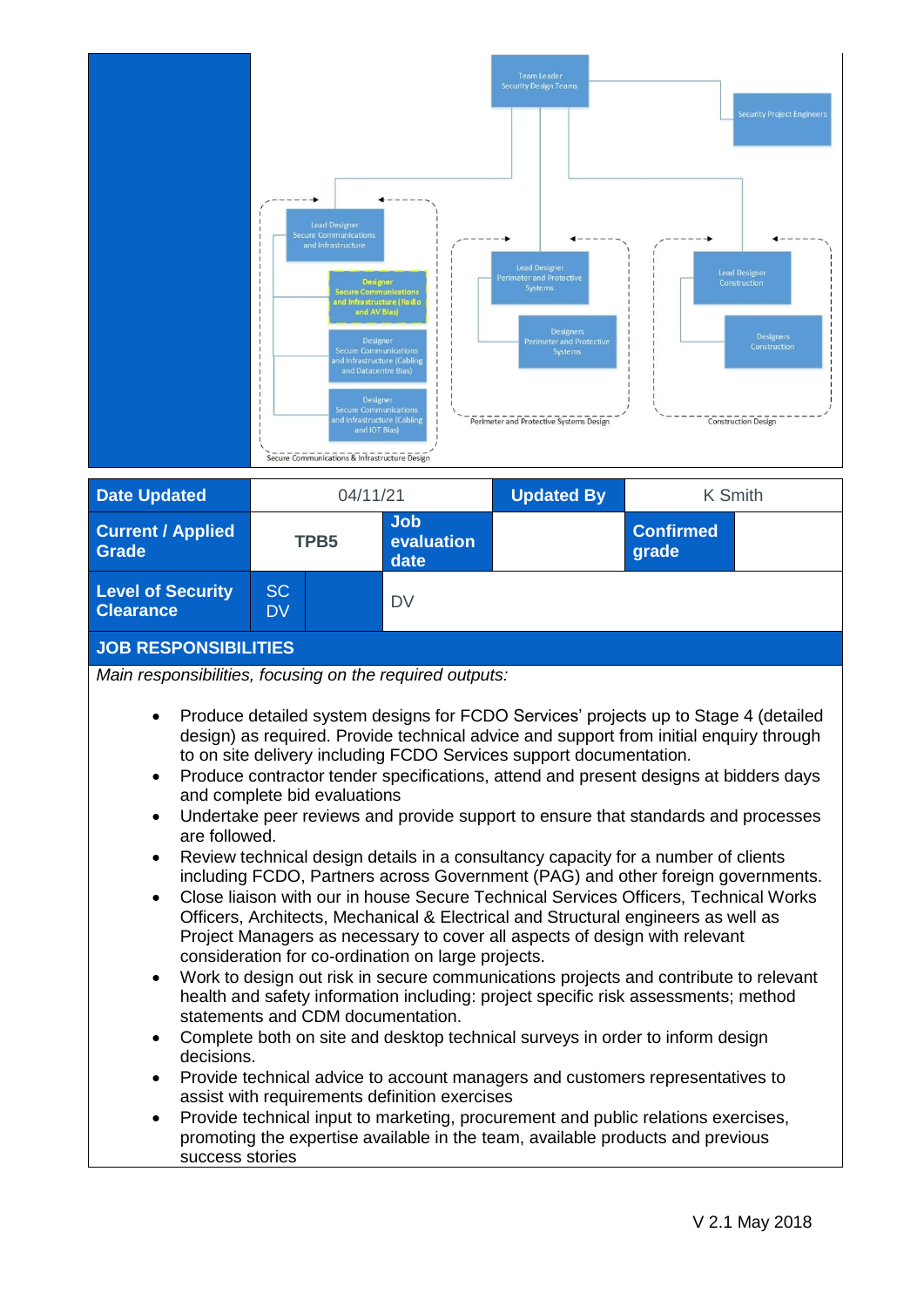- In line with CDM, contribute to pre-construction information; design risk registers and construction phase plans for design projects involving communications and AV systems.
- Act as Principle Designer for projects which are predominantly offering a radio & satellite or audio/visual final product
- Work with other Design Engineers and Project Engineers to compile and deconflict design documentation for large multi-discipline projects including new embassy builds and refurbishments.
- Assist Project Managers with technical issues arising in delivery projects, providing technical knowledge and expertise where required.
- Produce small works package quotes and customer catalogue purchase quotes for technical systems
- Assist FCDO Services' Customer Support team in developing proposals for technical systems.
- Assist cost engineering and bid teams by providing technical detail so that accurate proposals and estimates can be produced.
- Support in house Technical Installation teams with specialist knowledge regarding installation of FCDO Services' communications and AV systems.
- Create and maintain standards and technical detail for FCDO Services' communications and AV systems.
- Provide technical expertise around communications and AV products to assist other areas of the business including generalist engineer's residence overseas and our training school to maintain installation standards and consistency.
- Provide advice and support to Innovation and Development for new and in development products. Work with suppliers, PAGs and trade bodies to develop next generation solutions
- Ensure your Time, Expenses and credit card expenditure is recorded accurately, on time and in accordance with correct procedures required by the business.
- Maintain own professional development and knowledge, by attending trade shows, visiting manufacturers and researching the latest technologies
- Provides toolbox talks and CPD sessions to other areas of the business as required
- Keep Personal Development Plan up to date with SMART goals
- Continuous improvement of role holders Radio and Satellite communications skill set
- Develop a broad Audio/Visual systems skill set and identify products, applications and opportunities in which these can be applied to generate revenue for FCDO Services
- Take a proactive approach to best utilising time by finding 'added value' tasks or CPD opportunities when not engaged in revenue earning work.